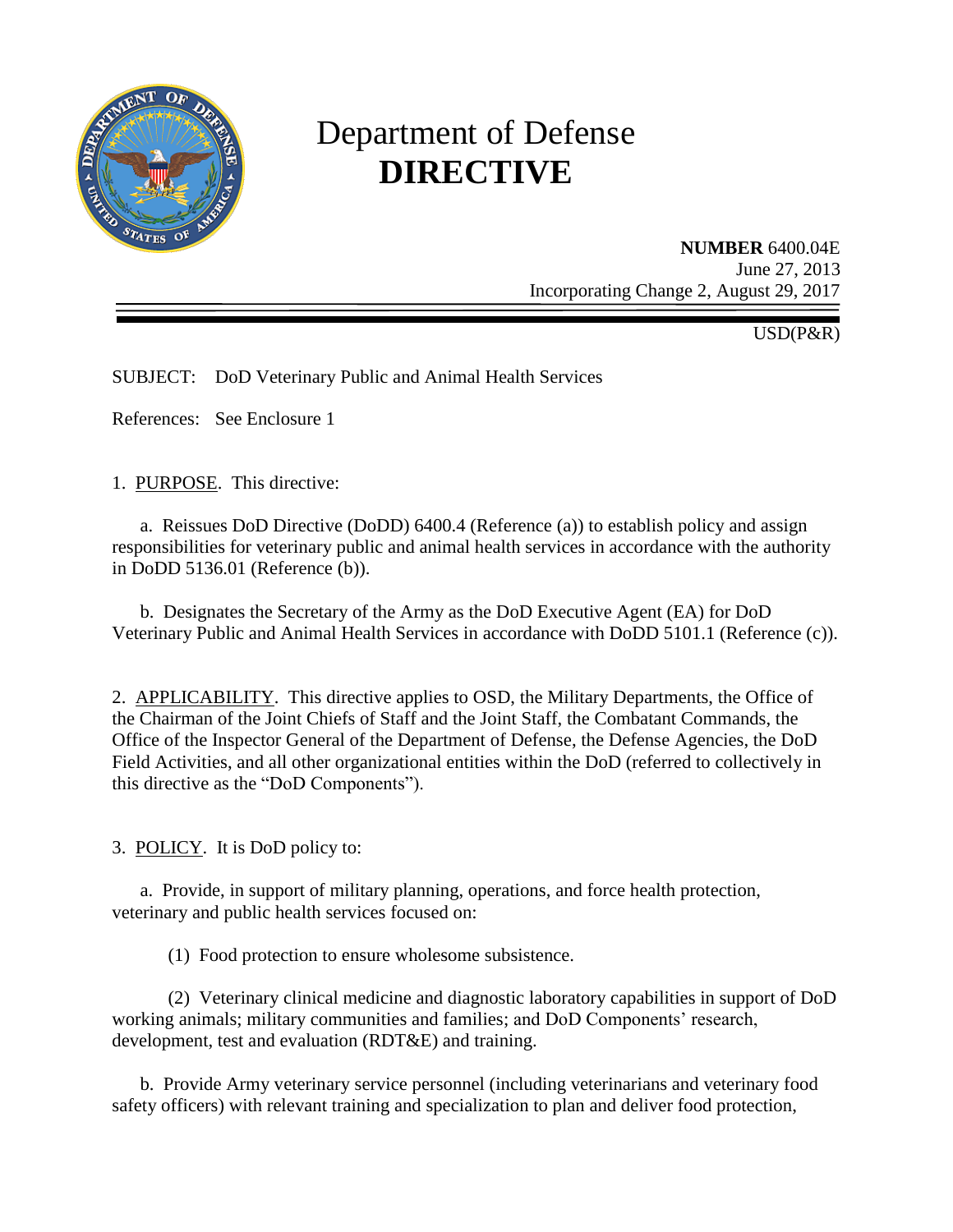animal health and welfare, veterinary public health, training, and RDT&E across the range of military operations.

 c. Integrate installation veterinary public and animal health services with installation medical services, including support from the installation commander and senior medical commander for common services, supply, logistics, facilities, and communication.

4. RESPONSIBILITIES. See Enclosure 2.

5. RELEASABILITY. **Cleared for public release.** This directive is available on the Directives Division Website at http://www.esd.whs.mil/DD/.

6. SUMMARY OF CHANGE 2. The changes to this issuance are administrative and update references for accuracy.

7. EFFECTIVE DATE. This directive is effective June 27, 2013.

 $\left( \begin{array}{c} \end{array} \right)$ 

Ashton B. Carter Deputy Secretary of Defense

Enclosures

 1. References 2. Responsibilities Glossary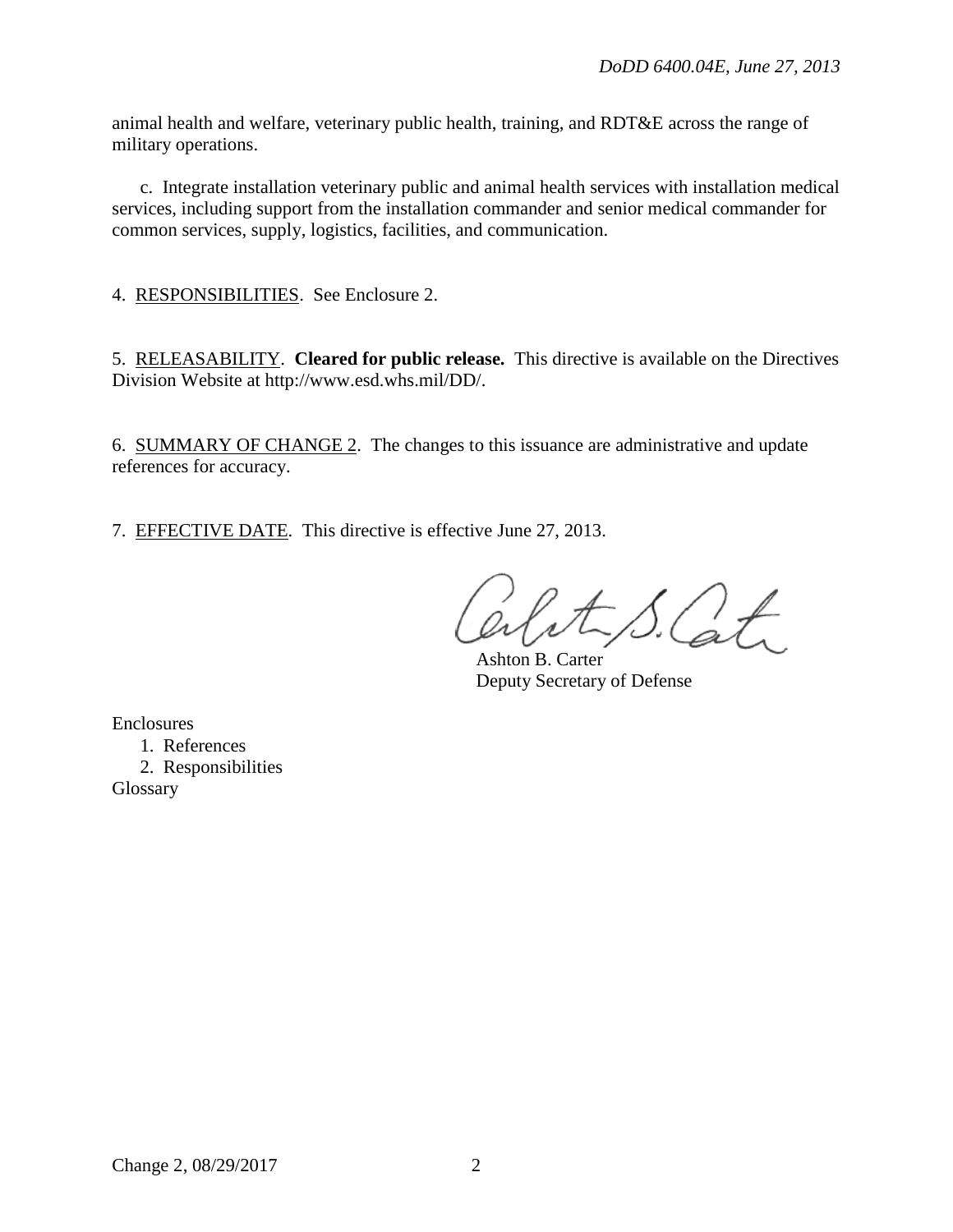## ENCLOSURE 1

## REFERENCES

- (a) DoD Directive 6400.4, "DoD Veterinary Services Program," August 22, 2003 (hereby cancelled)
- (b) DoD Directive 5136.01, "Assistant Secretary of Defense for Health Affairs (ASD(HA))," September 30, 2013
- (c) DoD Directive 5101.1, "DoD Executive Agent," September 3, 2002, as amended
- (d) DoD Directive 5530.3, "International Agreements," June 11, 1987, as amended
- (e) DoD Instruction 6490.03, "Deployment Health," August 11, 2006
- (f) DoD Directive 3235.02E, "DoD Combat Feeding Research and Engineering Program, DoD Combat Feeding Research and Engineering Board, and DoD Nutrition Committee," May 21, 2004
- (g) DoD Instruction 2000.12, "DoD Antiterrorism (AT) Program," March 1, 2012, as amended
- (h) DoD Directive 6200.04, "Force Health Protection (FHP)," October 9, 2004
- (i) DoD Instruction 6200.03, "Public Health Emergency Management within the Department of Defense," March 5, 2010, as amended
- (j) DoD Instruction 6055.17, "DoD Emergency Management (EM) Program," February 13, 2017
- (k) DoD Instruction O-2000.16, Volume 1, "DoD Antiterrorism (AT) Program Implementation: DoD AT Standards," November 17, 2016, as amended
- (l) DoD Directive 5200.31E, "DoD Military Working Dog (MWD) Program," August 10, 2011
- (m) DoD Instruction 3216.01, "Use of Animals in DoD Programs," September 13, 2010
- (n) DoD Instruction 1000.13, "Identification (ID) Cards for Members of the Uniformed Services, Their Dependents, and Other Eligible Individuals," January 23, 2014
- (o) DoD Instruction 1015.15, "Establishment, Management, and Control of Nonappropriated Fund Instrumentalities and Financial Management of Supporting Resources," October 31, 2007, as amended
- (p) DoD Instruction 3000.05, "Stability Operations," September 16, 2009, as amended
- (q) DoD Directive 3025.18, "Defense Support of Civil Authorities (DSCA)," December 29, 2010, as amended
- (r) National Security Council, "National Strategy for Countering Biological Threats," November 23, 2009
- (s) Assistant Secretary of Defense for Health Affairs Memorandum, "Implementation of Base Realignment and Closure Requirements Concerning the Armed Forces Institute of Pathology," November 16, 2006
- (t) DoD Instruction 5154.30, "Armed Forces Medical Examiner System (AFMES) Operations," December 29, 2015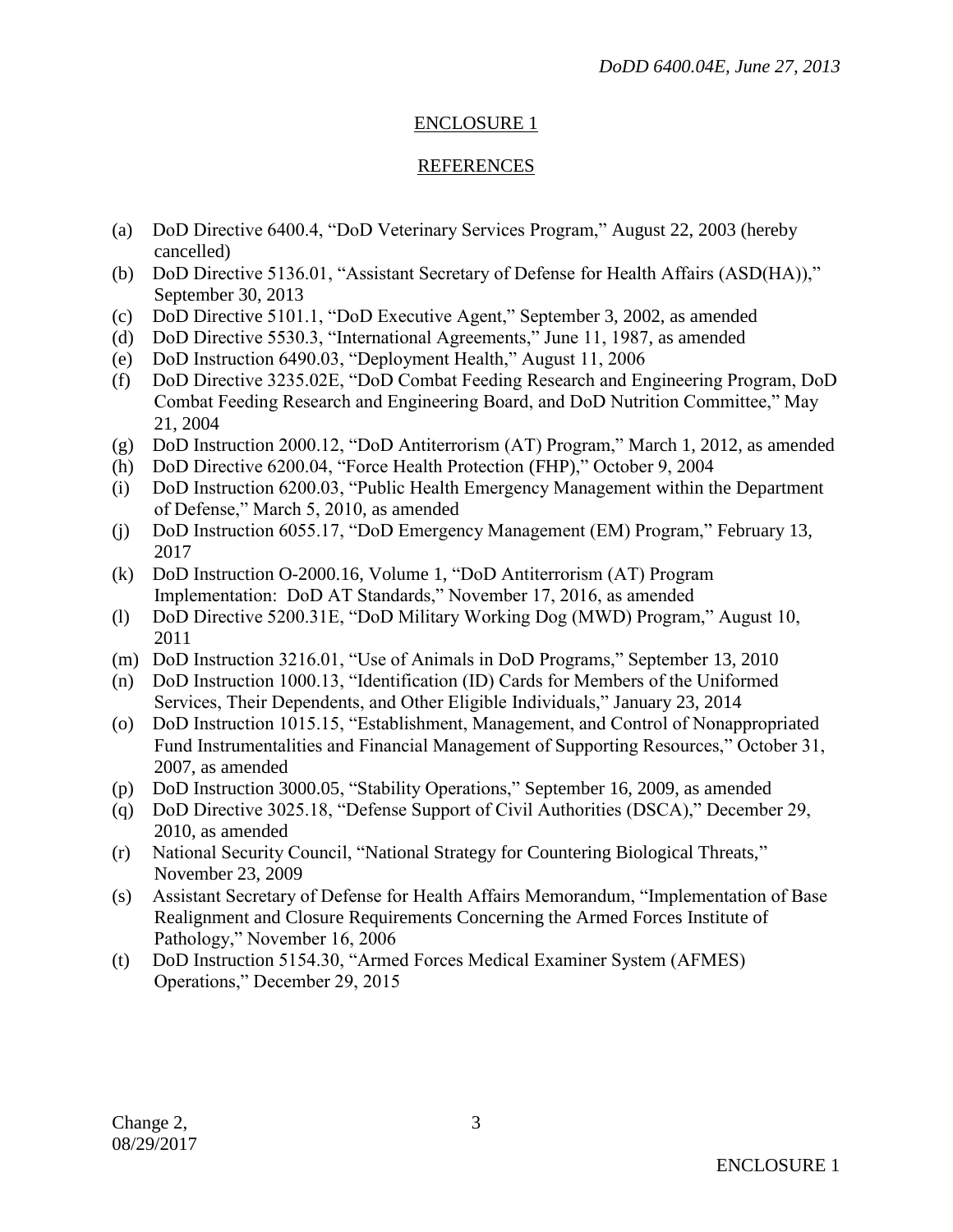## ENCLOSURE 2

#### RESPONSIBILITIES

1. ASSISTANT SECRETARY OF DEFENSE FOR HEALTH AFFAIRS. Under the authority, direction, and control of the Under Secretary of Defense for Personnel and Readiness, the Assistant Secretary of Defense for Health Affairs:

a. Serves as the Principal Staff Assistant for DoD Veterinary Public and Animal Health Services.

b. Manages the activities of the DoD EA for DoD Veterinary Public and Animal Health Services and monitors and evaluates the implementation of the program.

2. DIRECTOR, DEFENSE HEALTH AGENCY. Under the authority, direction, and control of the Assistant Secretary of Defense for Health Affairs, the Director, Defense Health Agency:

a. Issues guidance on veterinary public and animal health services in accordance with Reference (b) and this directive.

b. Supports the development and sustainment of mission essential information technology to support DoD Veterinary Public and Animal Health Services and allocates Defense Health Program funding, based on funding availability, for those systems.

3. SECRETARIES OF THE MILITARY DEPARTMENTS. The Secretaries of the Military Departments:

a. Coordinate with the other Secretaries of the Military Departments at joint bases to delineate Service responsibilities for installation food service sanitation and food protection programs.

b. Provide food and water risk assessments for deployed forces during initial entry, exercises, and other short-term operations conducted outside the continental United States.

c. Support installation veterinary services for common services, supply, logistics, facilities, utilities, and communication.

4. SECRETARY OF THE ARMY. In addition to the responsibilities in section 23 of this enclosure, in his or her capacity as the DoD EA for DoD Veterinary Public and Animal Health Services, the Secretary of the Army: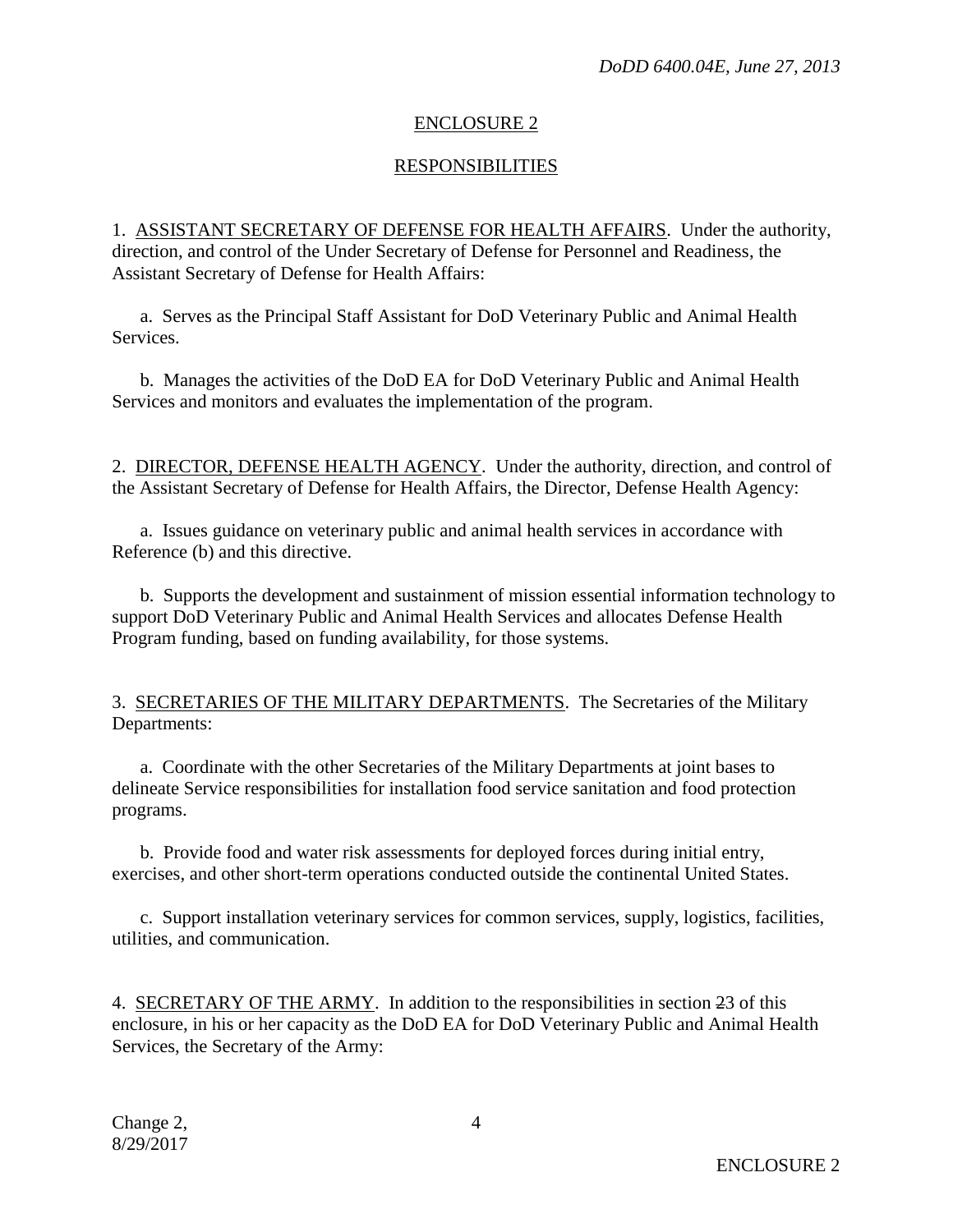a. Ensures the uniform use of veterinary services throughout the DoD, in accordance with this directive and DoDD 5530.3 (Reference (d)).

b. Delegates authority to the Surgeon General, U.S. Army, to act on behalf of the DoD EA for the DoD Veterinary Public and Animal Health Services to:

(1) Develop, support, and evaluate food protection measures (food safety and food defense) to ensure food ingredients and food products are safe, wholesome, meet quality standards, and are free from unintentional or intentional contamination and adulteration, in accordance with DoDI 6490.03, DoDD 3235.02E, DoDI 2000.12, DoDD 6200.04 (References (e) through (h)), and during emergency response in accordance with DoDI 6200.03 (Reference (i)).

(2) In collaboration with the Military Services' public health and preventive medicine authorities, develop policy for:

(a) Standardized installation food vulnerability assessments in accordance with Reference (i), DoDI 6055.17 (Reference (j)), and Volume 1 of DoDI O-2000.16 (Reference (k)), and provide veterinary support for completion of installation food vulnerability assessments on Army and Navy installations.

(b) Standardized food and water defense support and provide veterinary support for completion of food and water defense at Army and Navy sponsored or supported off-installation special events in accordance with Reference (k).

(c) Standardized food and water risk assessments and provide veterinary support for completion of food and water risk assessments for deployed forces during initial entry deployment, exercises, and other short-term operations conducted outside the continental United States.

(3) Develop military sanitary standards for commercial food (including bottled water) plants providing products to the DoD Components.

(4) Maintain and publish approved lists of food suppliers used by all DoD Components.

(5) Maintain laboratories or contract the capability for laboratory examinations (organic or purchased) for wholesomeness and quality of food products and diagnosis of animal diseases.

(6) Inspect food products and provide food protection programs at all food procurement, operational ration assembly facilities, and subsistence and war reserve stocks storage facilities under the control of the Defense Logistics Agency.

(7) Inspect troop support food products on all installations under the control of the Departments of the Army and Navy.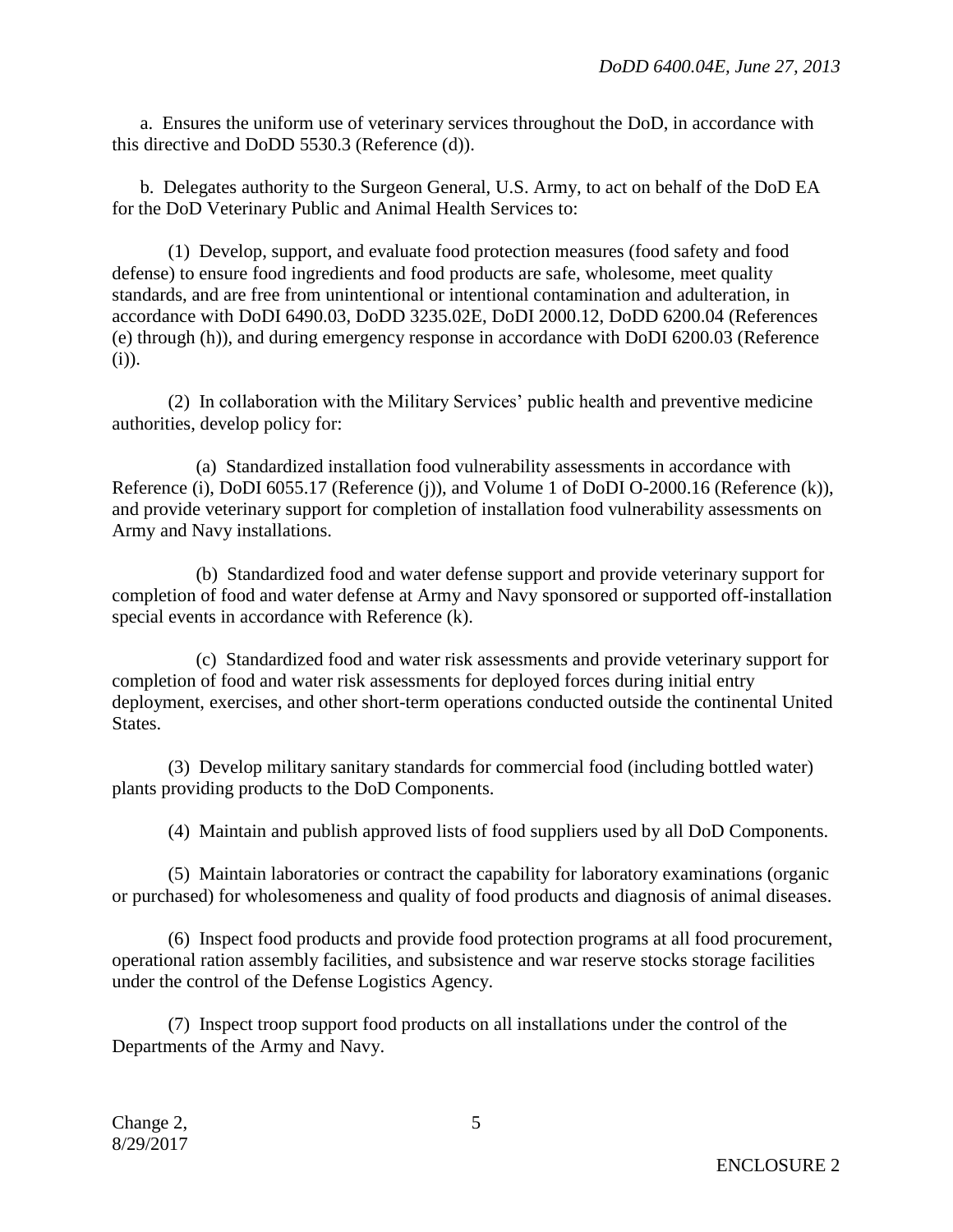(8) Provide food inspection and food protection and, in collaboration with Army and Navy Surgeons' General preventive medicine or public health authorities, provide food service sanitation programs at all Defense Commissary Agency and Exchange Service retail convenience stores (e.g., shoppettes and mini-marts) associated with the Departments of the Army and Navy.

(9) In coordination with the Military Services' public health and preventive medicine authorities, develop and maintain the tri-Service Food Code used by all DoD Components.

(10) Coordinate with the Secretaries of the Navy and Air Force at joint bases to delineate Service responsibilities for installation food service sanitation and food protection programs.

(11) Provide clinical and regulatory veterinary services, through appropriated and nonappropriated funds, for:

(a) Comprehensive care for DoD-owned animals supported by appropriated funds, in accordance with DoDD 5200.31E and DoDI 3216.01 (References (l) and (m), respectively).

(b) Comprehensive care for DoD-owned animals supported by nonappropriated funds on a reimbursable basis as resources permit.

(c) Comprehensive care for animals owned by individuals enrolled in the Defense Enrollment and Eligibility Reporting System and who are authorized medical care in DoD medical facilities in accordance with DoDI 1000.13 (Reference (n)), on a reimbursable basis, in accordance with DoDI 1015.15 (Reference (o)). This care will consist of measures to prevent, control, and treat animal diseases and conditions that present a public health, safety, or animal health threat to a DoD installation or the surrounding community, and to maintain veterinary clinical skills proficiency.

(d) Comprehensive care for non-DoD owned government animals in accordance with interagency agreements on a reimbursable basis.

(12) Operate facilities and establish equipment standards for and monitor standard of care at installation veterinary facilities.

(13) Operate the Veterinary Services Central Funds Supplemental Mission Nonappropriated Fund Instrumentality in accordance with Reference (o).

(14) Provide veterinary public health guidance, consultation, and clinical support regarding zoonotic diseases, including veterinarian participation in installation and command rabies advisory teams or boards, and in conducting the animal rabies control program.

(15) Advocate for and provide consultation for animal welfare on DoD installations.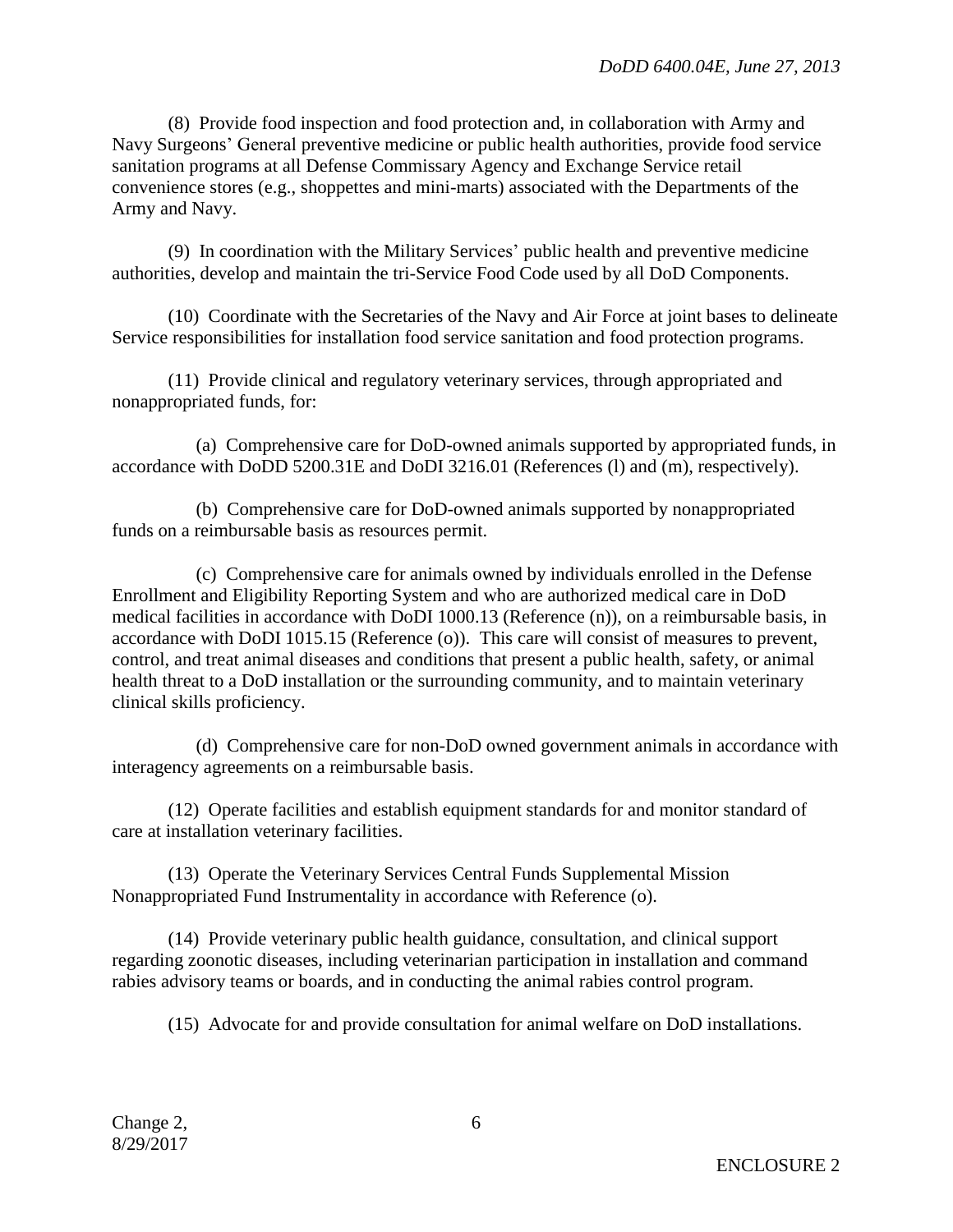(16) Provide advocacy, veterinary consultation, and support for DoD Human-Animal Bond Programs, DoD animal-assisted activity/therapy programs, and service/assistance animals owned by authorized beneficiaries described in paragraph 3b(11)(c) of this enclosure.

(17) Provide veterinary coordination, manning, and support to plan and conduct agricultural, veterinary public health, and animal health activities across the range of military operations, to include:

(a) Support of DoD Stability Operations and Medical Stability Operations in accordance with DoDI 3000.05 (Reference (p)).

(b) Defense Support to Civil Authorities in accordance with DoDD 3025.18 (Reference (q)).

(c) Global Health strategic goals, to include veterinary and public health support of the National Strategy for Countering Biological Threats (Reference (r)).

(18) Train and equip Army veterinary service personnel, including veterinarians and veterinary food safety officers with relevant specialty training, to enable food protection, animal health and welfare, veterinary public health, and, when required by the DoD Components, for RDT&E and training. Select and assign veterinarians to the DoD veterinary pathology residency program in accordance with Assistant Secretary of Defense for Health Affairs Memorandum (Reference (s)) and DoDI 5154.30 (Reference (t)).

(19) Identify requirements for veterinary services information systems.

5. SECRETARY OF THE NAVY. In addition to the responsibilities in section 23 of this enclosure, the Secretary of the Navy:

a. Establishes and provides food service sanitation programs for the Department of the Navy. Collaborates on all food service sanitation programs with Army veterinary services at Defense Commissary Agency and Exchange Service retail convenience stores in accordance with paragraph 3b(8) of this enclosure.

b. In collaboration with Army veterinary services, supports installation food vulnerability assessment support to naval installation commanders.

c. In collaboration with Army veterinary services, supports food and water defense at Navy sponsored or supported off-installation special events.

6. SECRETARY OF THE AIR FORCE. In addition to the responsibilities in section 23 of this enclosure, the Secretary of the Air Force: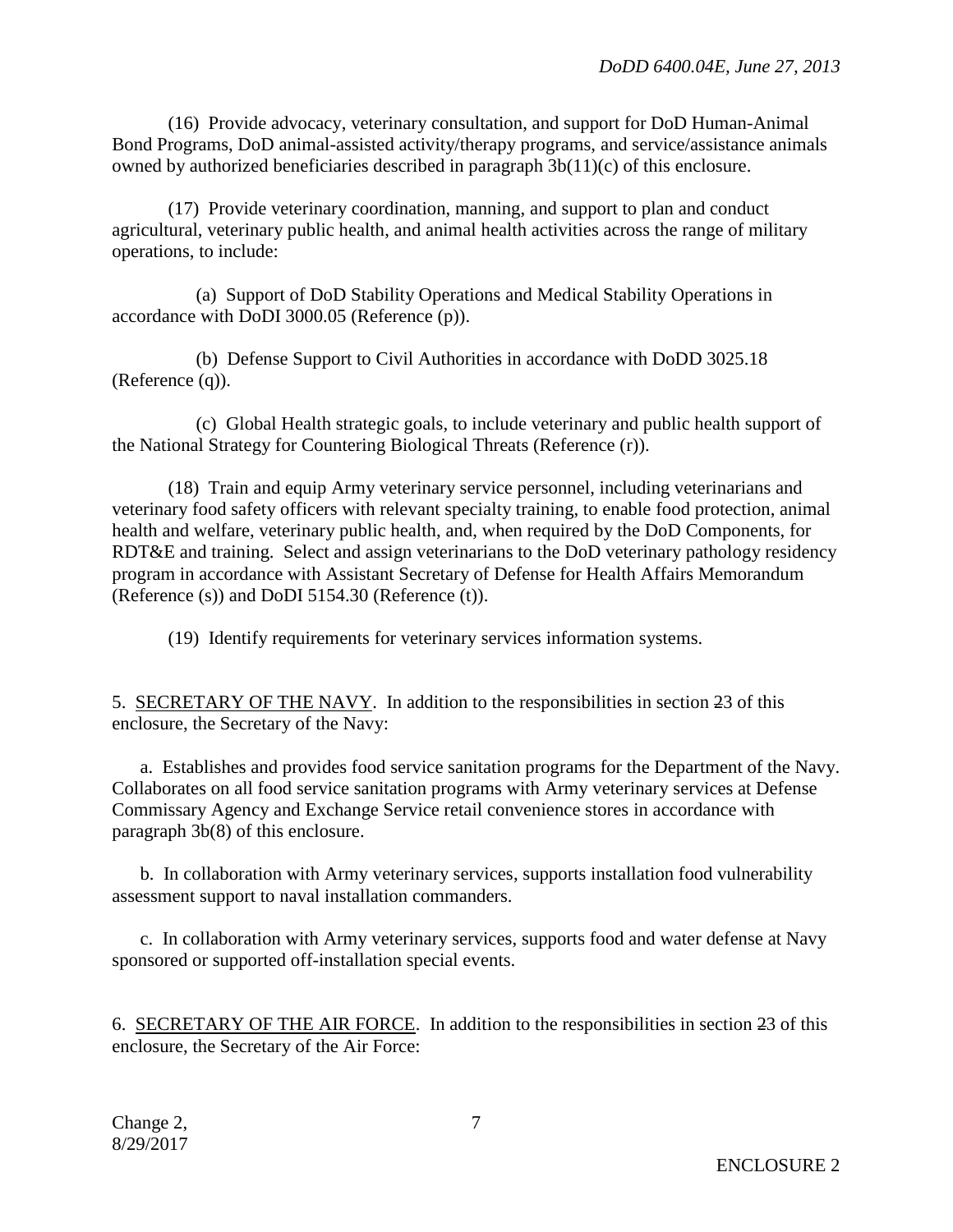a. Establishes and provides food inspection, food protection, and food service sanitation programs on Air Force installations.

b. Develops, when required, locally approved lists of food suppliers from which food products are procured only for individual Air Force installations.

c. Supports installation food vulnerability assessments on Air Force installations.

d. Supports food and water defense at Air Force sponsored or supported off-installation special events.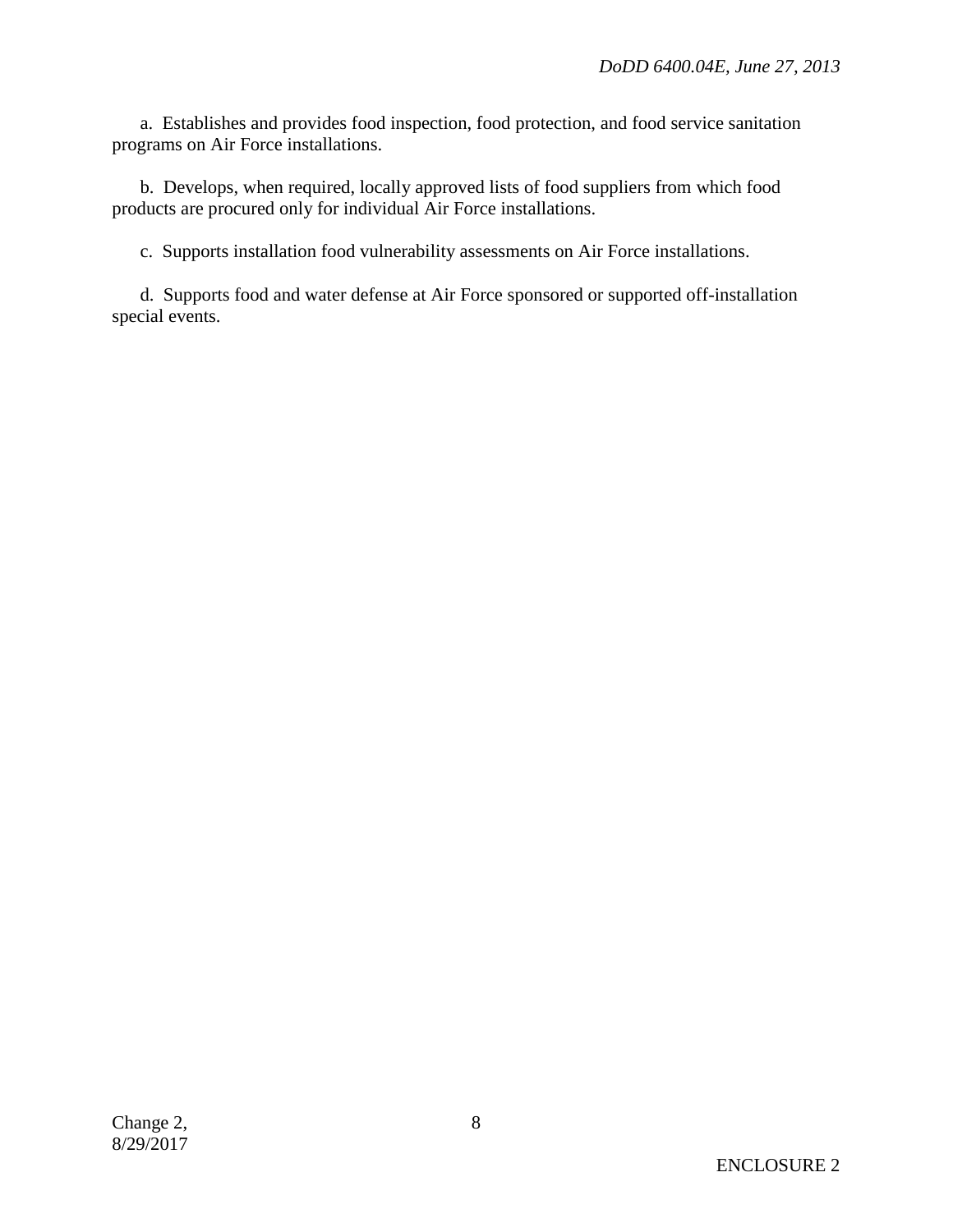## GLOSSARY

# PART I. ACRONYMS AND ABBREVIATIONS

DoDD DoD Directive

DoDI DoD Instruction

EA Executive Agent

RDT&E research, development, test and evaluation

# PART II. DEFINITIONS

These terms and their definitions are for the purposes of this directive.

food and water defense. A program normally conducted jointly by veterinary and public health personnel to identify and mitigate food safety hazards for special events held off installation.

food and water risk assessment. A program conducted under specific circumstances by veterinary or public health personnel to assess food operations to identify and mitigate risk from intentional and unintentional contamination. Circumstances under which an assessment is conducted include short term deployments, for deployed forces during initial entry deployment, and exercises and other short-term operations conducted outside the United States or its territories.

food defense. Protection measures necessary to identify and mitigate the threat of intentional contamination of food.

food emergency response. A rapid food protection response to unexpected, imminent hazards, natural or manmade, that affect DoD feeding systems or affect those feeding systems with which DoD has written support agreements for response.

food inspection. The hands-on sensory and, when indicated, laboratory evaluation of food and food products for wholesomeness, condition, tampering, and quality. Food inspection encompasses source, delivery, storage, processing, sale and issue. It excludes food-service meal preparation.

food protection. Overarching term that includes both food safety and food defense.

food safety. Protection measures necessary to identify, mitigate, or eliminate the risk from unintentional contamination.